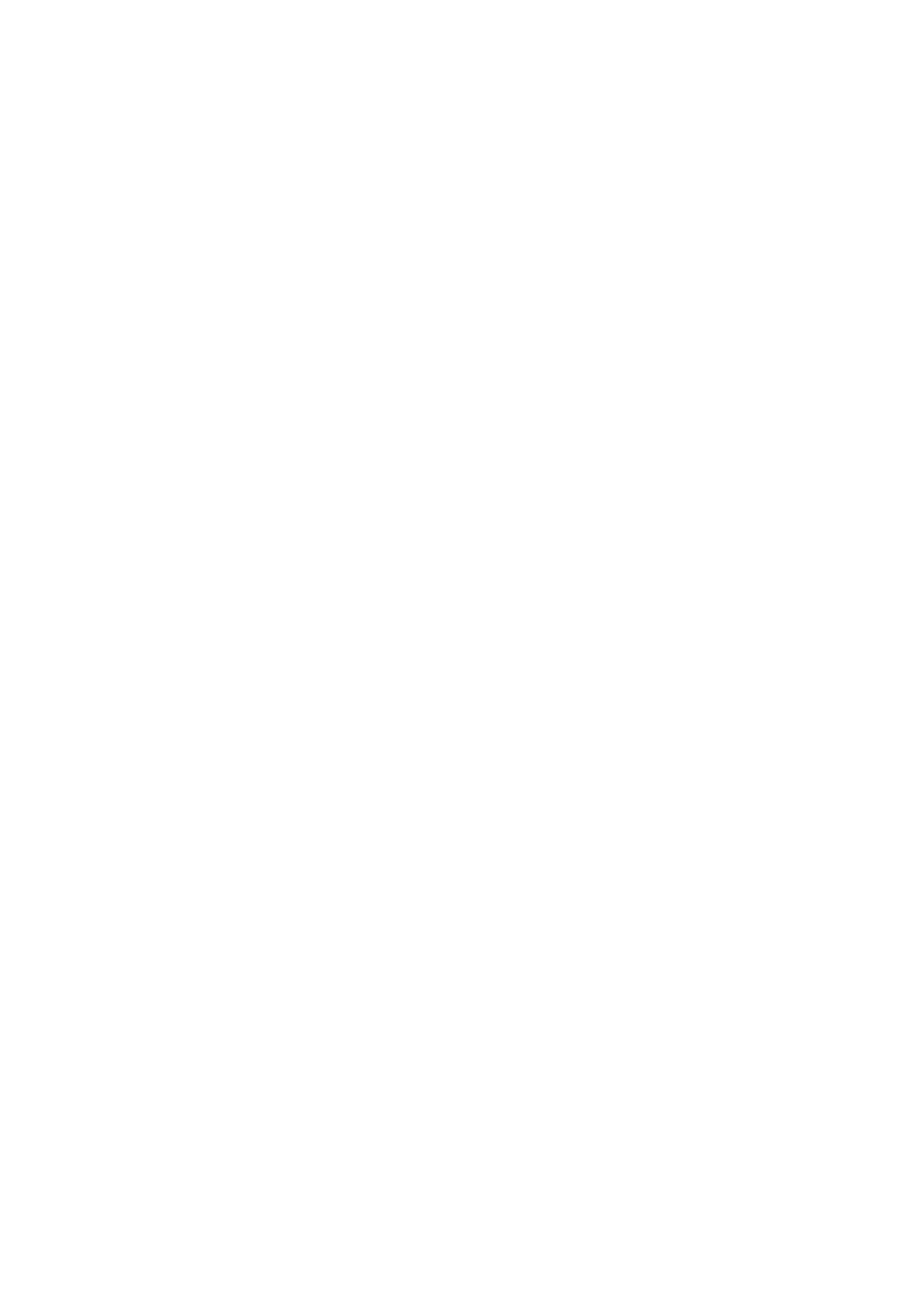## **UK's Defence Space Strategy in Context**

## **An analysis**

**Gabriel Elefteriu**



**Policy Exchange is the UK's leading think tank. We are an independent, non-partisan educational charity whose mission is to develop and promote new policy ideas that will deliver better public services, a stronger society and a more dynamic economy.** 

**Policy Exchange is committed to an evidence-based approach to policy development and retains copyright and full editorial control over all its written research. We work in partnership with academics and other experts and commission major studies involving thorough empirical research of alternative policy outcomes. We believe that the policy experience of other countries offers important lessons for government in the UK. We also believe that government has much to learn from business and the voluntary sector.**

**Registered charity no: 1096300.**

#### **Trustees**

**Alexander Downer, Pamela Dow, Andrew Feldman, David Harding, Patricia Hodgson, Greta Jones, Andrew Law, Charlotte Metcalf, David Ord, Roger Orf, Andrew Roberts, Robert Rosenkranz, William Salomon, Peter Wall, Simon Wolfson, Nigel Wright.**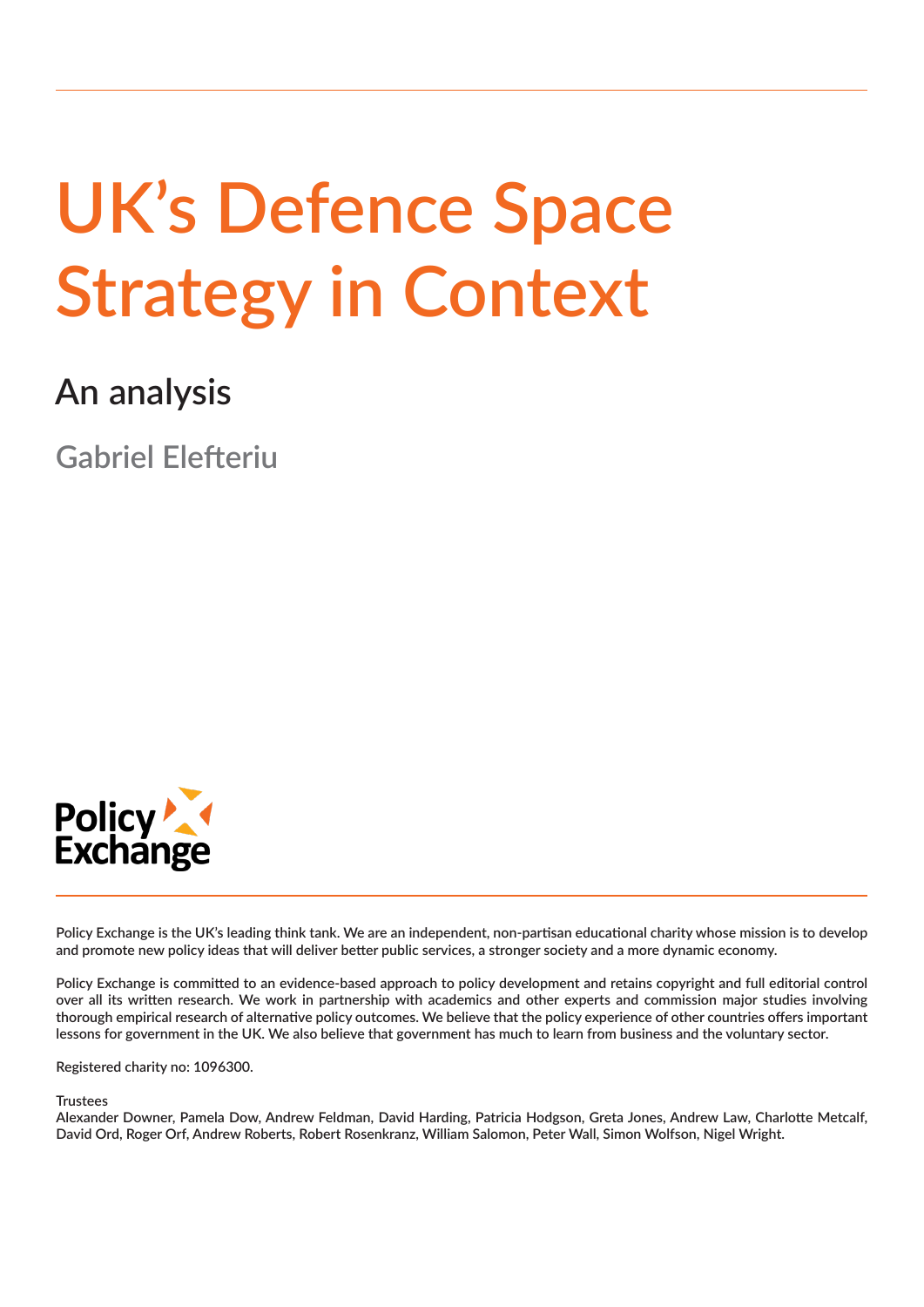## <span id="page-3-0"></span>**About the Author**

**Gabriel Elefteriu FRAeS** is Director of Research & Strategy and Head of Space Policy at Policy Exchange. His background expertise is in space affairs, foreign policy and defence strategy, with a particular interest in Net Assessment. In his previous role at Policy Exchange Gabriel was Senior Defence Fellow within the "Britain in the World" project led by Dr John Bew. Gabriel holds a BA in War Studies (1st class) and an MA in Intelligence and International Security (distinction) from King's College London, where his main research focus was on space security and strategy. He is also an Associate of King's College and a Fellow of the Royal Aeronautical Society.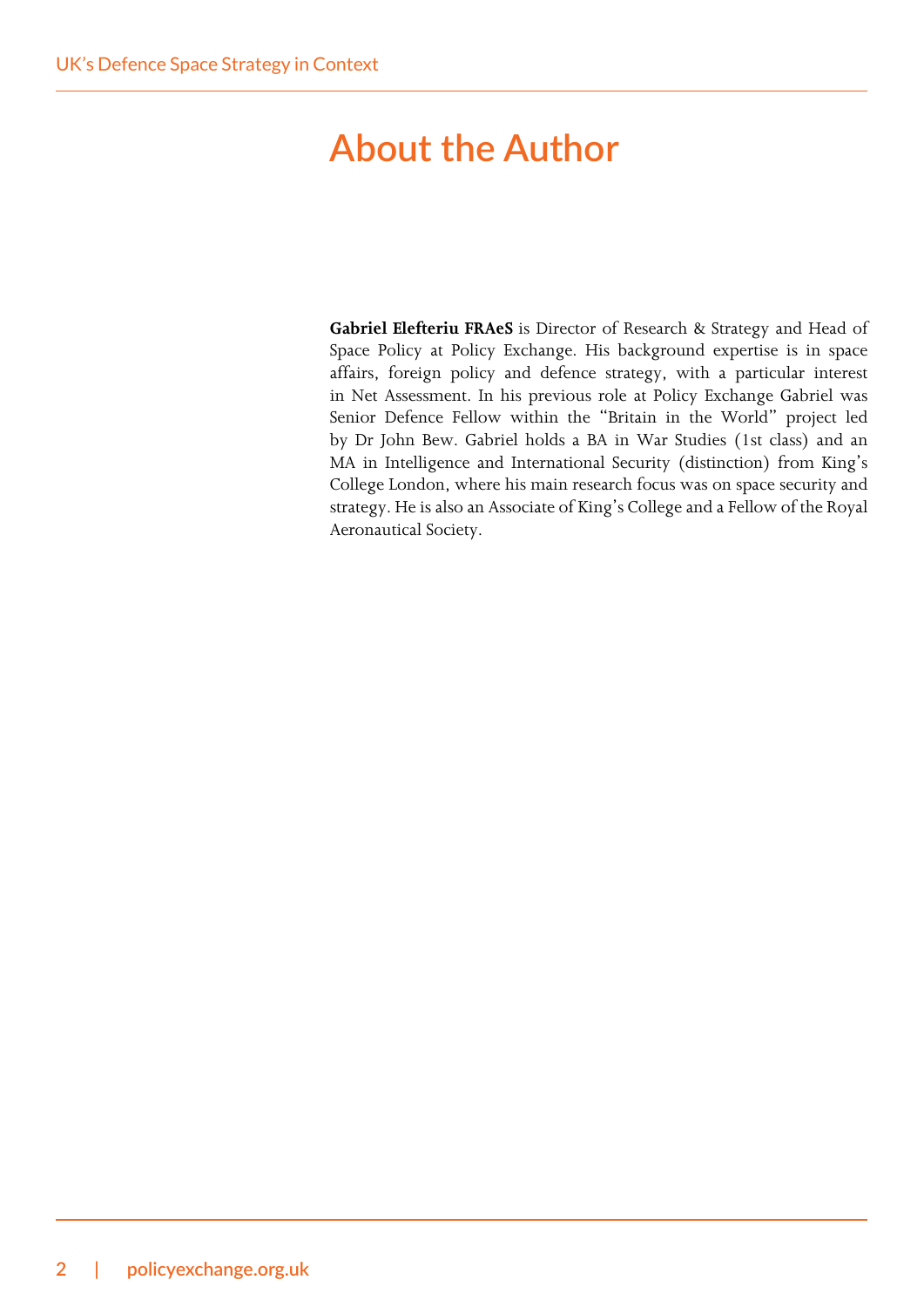## <span id="page-4-0"></span>**About the Space Policy Unit**

Launched in April 2019 by the then US Secretary of the Air Force, Hon Heather Wilson, and then UK Science Minister Rt Hon Chris Skidmore MP, Policy Exchange's Space Policy Unit – founded and led by Gabriel Elefteriu FRAeS – is the first of its kind at any UK think tank. The Unit's mission is to champion a comprehensive development of UK space power as a critical component of the UK national interest in the 21st century. Our goal is to help lift Global Britain's space ambitions to the next level, and help build a strong, exciting vision for UK in space that can be taken up by Government and Parliament in the years ahead.

**© Policy Exchange 2022 Published by Policy Exchange, 1 Old Queen Street, Westminster, London, SW1H 9JA**

**www.policyexchange.org.uk**

**ISBN: 978-1-913459-87-1**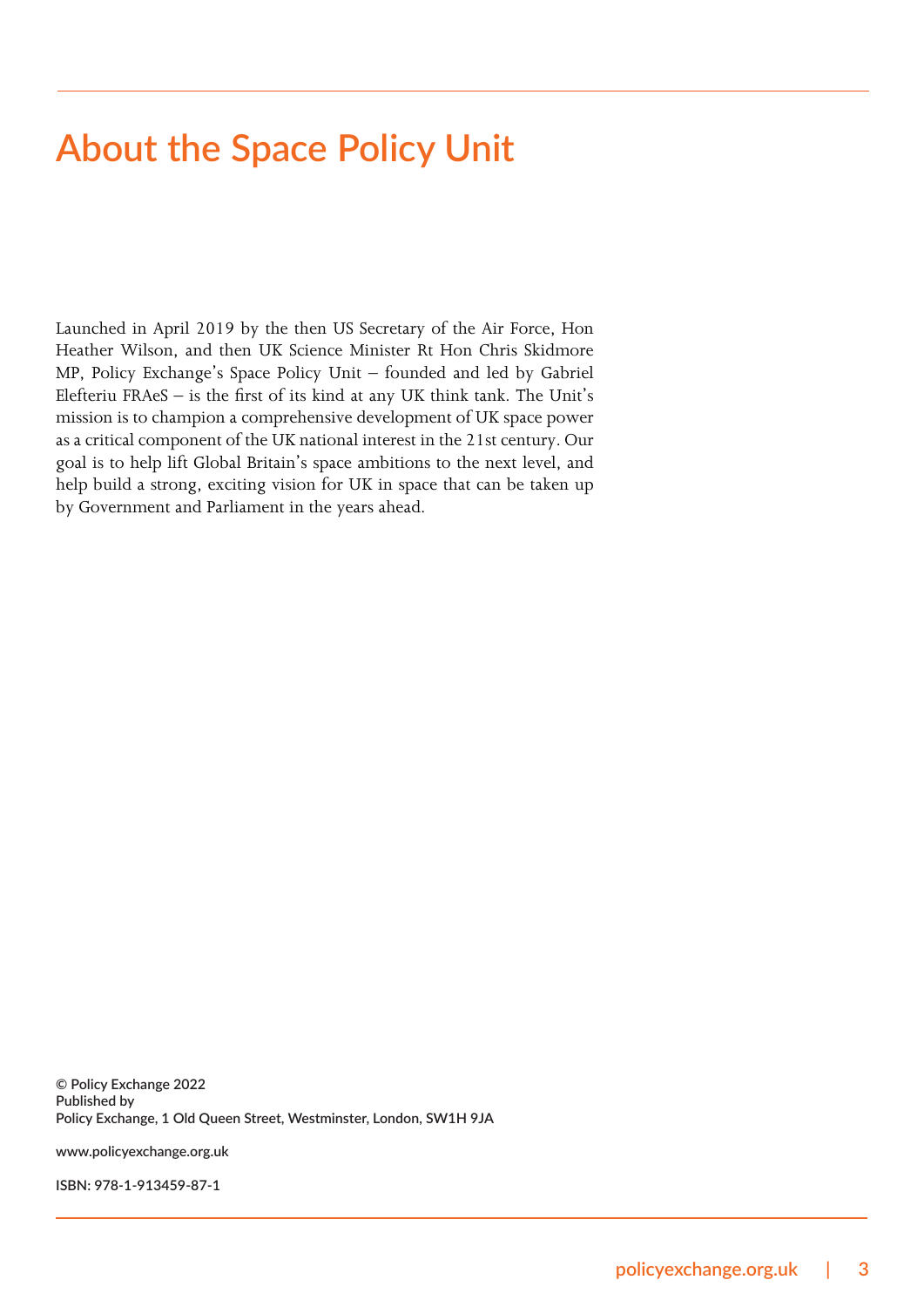## **Contents**

| About the Author                  | $\mathbf{2}$ |
|-----------------------------------|--------------|
| About the Space Policy Unit       | 3            |
| Key points                        | 5            |
| A new chapter in UK space affairs | 7            |
| "Integrated" on paper             | 8            |
| Delivery questions                | 9            |
| The sovereign factor              | 12           |
| Strategically speaking            | 15           |
| Conclusion                        | 19           |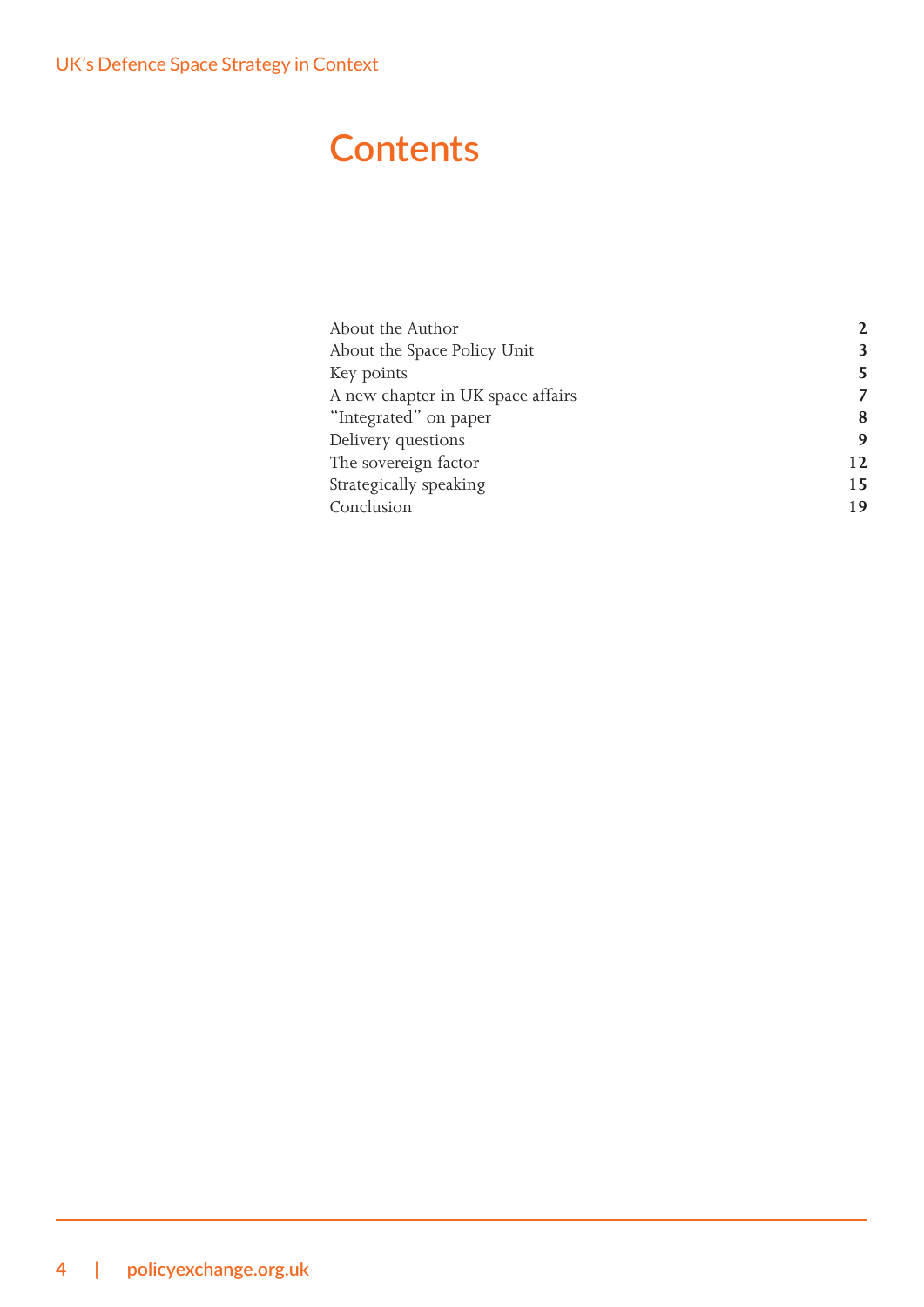## <span id="page-6-0"></span>**Key points**

- The MoD's Defence Space Strategy is a focused, strategic and credible document with an assertive, hawkish message about Britain's strategic intent in the space domain from a military perspective. It maps out a coherent and logical path towards space power.
- The biggest challenge for Defence will be to actually deliver its complex Defence Space Portfolio (DSP) quickly, effectively, and in an agile manner. Exactly *how* to do this is the Holy Grail for the MoD's space leadership.
- The available funding is a rather modest sum but a very good first step. The MoD will need several more such cash injections for space in the coming years.
- For all good intentions and rhetoric, meaningful integration of UK civil and defence space remains a distant prospect. But a unified, central policy-making "brain" and delivery capability is required, together with a Cabinet-level Space Minister.
- One key to achieving acquisition agility is a diversified and dynamic UK space industry. The MoD's procurement decisions can shape it in that direction: the DSP is also an economic tool.
- Geopolitics must be taken into account in the economics of delivering the DSP. In line with the Integrated Review and Global Britain vision, Government should look to tilt the international outlook of UK's space industrial base and supply chain towards cooperation with players from countries beyond Europe, particularly from the Five Eyes and the Indo-Pacific Region.
- How the Own-Collaborate-Access (OCA) framework will be used can make or break Britain's prospects of becoming a major space nation in the 21<sup>st</sup> century. The MoD has given itself maximum flexibility in this regard but the OCA mix should be a matter of wider political and strategic debate.
- The more Defence relies on private capability, safeguarding UK space-industrial competitiveness and making sure that key commercial suppliers remain in place is essential.
- The meaning of "sovereignty" requires careful attention. "Assuring" a space capability is not straightforward either, as it is often related to political factors.
- The DSS is at its best when articulating the strategic vision for UK Defence space going forward.
- A role in hypersonic missile targeting could be a valuable addition to combined allied defence.
- The DSS barely mentions PNT, with no commitments. There could be UK opportunities in providing additional layers of capability and/or resilience to GPS.
- The DSS could have gone a bit further on the subject of spaceflight. Having a sovereign responsive launch capability is fundamental to any space power.
- Not even mentioning *human* spaceflight is another missed opportunity. It reinforces the sense of a "terracentric" space strategic vision.
- Deterrence requires a wider discussion grounded in a clear appreciation  $-$  a net assessment  $-$  of the global balance of space power. NATO, Indo-Pacific allies and AUKUS have a role.
- The messaging on Space Control is a hawkish signal to adversaries and allies alike that the UK does not intend to be a passive space player. No new international space law provisions should be allowed to foreclose any counterspace capability options to UK Defence.
- The DSS has effectively nothing to say about the future of UK defence space relations with friends and allies in the Indo-Pacific region such as Australia, Japan or even India and the UAE.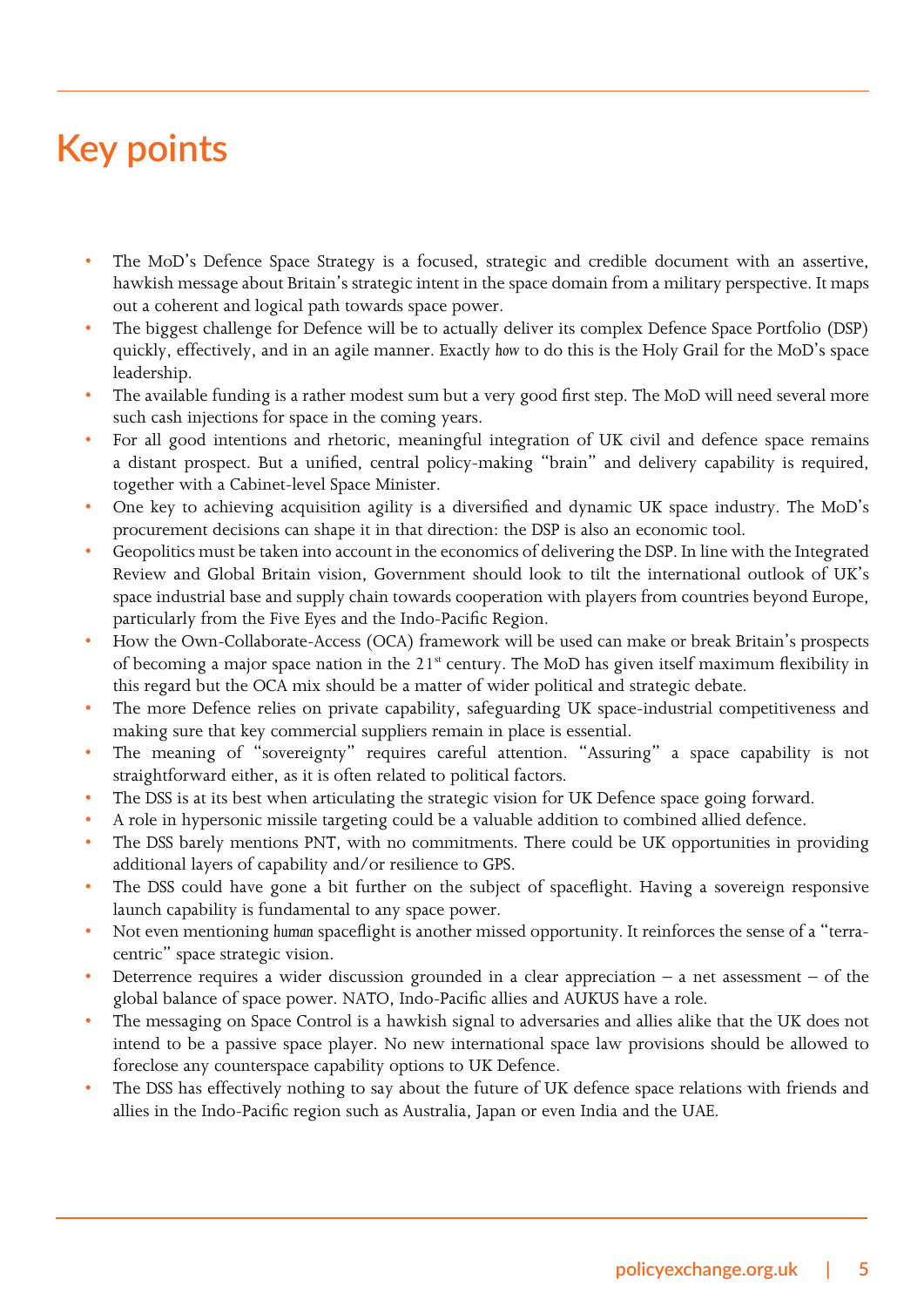#### **A new chapter in UK space affairs**

The MoD's first Defence Space Strategy (DSS), launched on 1 February, is an excellent and serious document – the best that official UK thinking on space affairs has yet produced.<sup>1</sup> It is significantly more focused, genuinely strategic and credible (with real money behind clear capability objectives) than the civilian-led National Space Strategy published last year, which was itself a major step forward for the government's approach to space.<sup>[2](#page-7-1)</sup> This rapid progress in a critical but long-marginalised area of public policy is heartening and a signal to the world that Britain is getting its space thinking in order.

#### **"Integrated" on paper**

The contrast between the DSS and NSS illustrates an important fact: that this country has always had **two distinct space policies**, military and civil. There is now – rightly – a major emphasis on integrating them, and the NSS itself was presented as an "integrated strategy" co-sponsored by Defence. But the launch of a separate DSS, with its own aims and budget, is a restatement of MoD space independence not integration. This only reflects reality, as Defence has historically been by far the biggest and most experienced space player in government.

There is a major Whitehall power differential between MoD and the civil side of UK space – particularly BEIS. It makes integration – i.e. making Defence "play" more with other Departments on space – harder to achieve in the absence of major incentives (e.g. extra funding) or decisive political direction from the top of government. Indeed, this was one of the issues that have plagued the GNSS and SBPP programmes. Rhetoric aside, the **MoD will naturally dominate** any cross-Whitehall space coordination body where it needs to defend its interests; this mainly structural, stemming from the way Whitehall works, and not always to do with the personalities involved.

So the question of UK civil-military "national" space integration remains wide open but ever more pressing. Britain is unlikely to realise its full space power potential if it continues to run two separate policies in this domain. Positive noises about "dual use" capabilities are welcome but so far the only salient example of this working in the security field was with the cyber programme starting from 2010, run from the Cabinet Office and benefiting from its dedicated budget. A similar approach is required in space. The only way to remove barriers and cohere space policy-making at a national level is to have **a unified, central "brain" and delivery capability** in Government, ideally under a dedicated **Cabinet-level Space Minister** as Policy Exchange,<sup>3</sup> and more recently both UKSpace<sup>[4](#page-7-3)</sup> and Major Tim Peake,<sup>[5](#page-7-4)</sup> have suggested.

- <span id="page-7-0"></span>1. Ministry of Defence, *Defence Space Strategy*, 01 February 2022, Available at: [https://assets.publishing.](https://assets.publishing.service.gov.uk/government/uploads/system/uploads/attachment_data/file/1051456/20220120-UK_Defence_Space_Strategy_Feb_22.pdf) [service.gov.uk/government/uploads/system/up](https://assets.publishing.service.gov.uk/government/uploads/system/uploads/attachment_data/file/1051456/20220120-UK_Defence_Space_Strategy_Feb_22.pdf)[loads/attachment\\_data/file/1051456/20220120-](https://assets.publishing.service.gov.uk/government/uploads/system/uploads/attachment_data/file/1051456/20220120-UK_Defence_Space_Strategy_Feb_22.pdf) [UK\\_Defence\\_Space\\_Strategy\\_Feb\\_22.pdf](https://assets.publishing.service.gov.uk/government/uploads/system/uploads/attachment_data/file/1051456/20220120-UK_Defence_Space_Strategy_Feb_22.pdf)
- <span id="page-7-1"></span>2. See Policy Exchange's analysis on the NSS: Gabriel Elefteriu, *UK's space strategy: the boost is yet to come*, Policy Exchange, 01 October 2021, Available at: [https://policyexchange.org.uk/uks-space-strategy](https://policyexchange.org.uk/uks-space-strategy-the-boost-is-yet-to-come/)the-boost-is-yet-to-come
- <span id="page-7-2"></span>3. See Gabriel Elefteriu, *What do we want from the next Prime Minister? Policy ideas for new leadership: Space*, Policy Exchange, 2019, Available at: <u>https://policyex-</u><br><u>change.org.uk/wp-content/uploads/2019/07/Mani-</u> [festo-Space.pdf](https://policyexchange.org.uk/wp-content/uploads/2019/07/Manifesto-Space.pdf)
- <span id="page-7-3"></span>4. House of Commons Defence Committee, *Oral evi-dence: Space Defence, HC 271*, 07 September 2021, Available at: [https://committees.parliament.uk/ora](https://committees.parliament.uk/oralevidence/2702/pdf/)levidence/2702/ndf/
- <span id="page-7-4"></span>5. House of Commons Defence Committee, *Oral evidence: Space Defence*, HC 271, 14 December 2021, Available at: [https://committees.parliament.uk/ora](https://committees.parliament.uk/oralevidence/3193/html/)[levidence/3193/html/](https://committees.parliament.uk/oralevidence/3193/html/)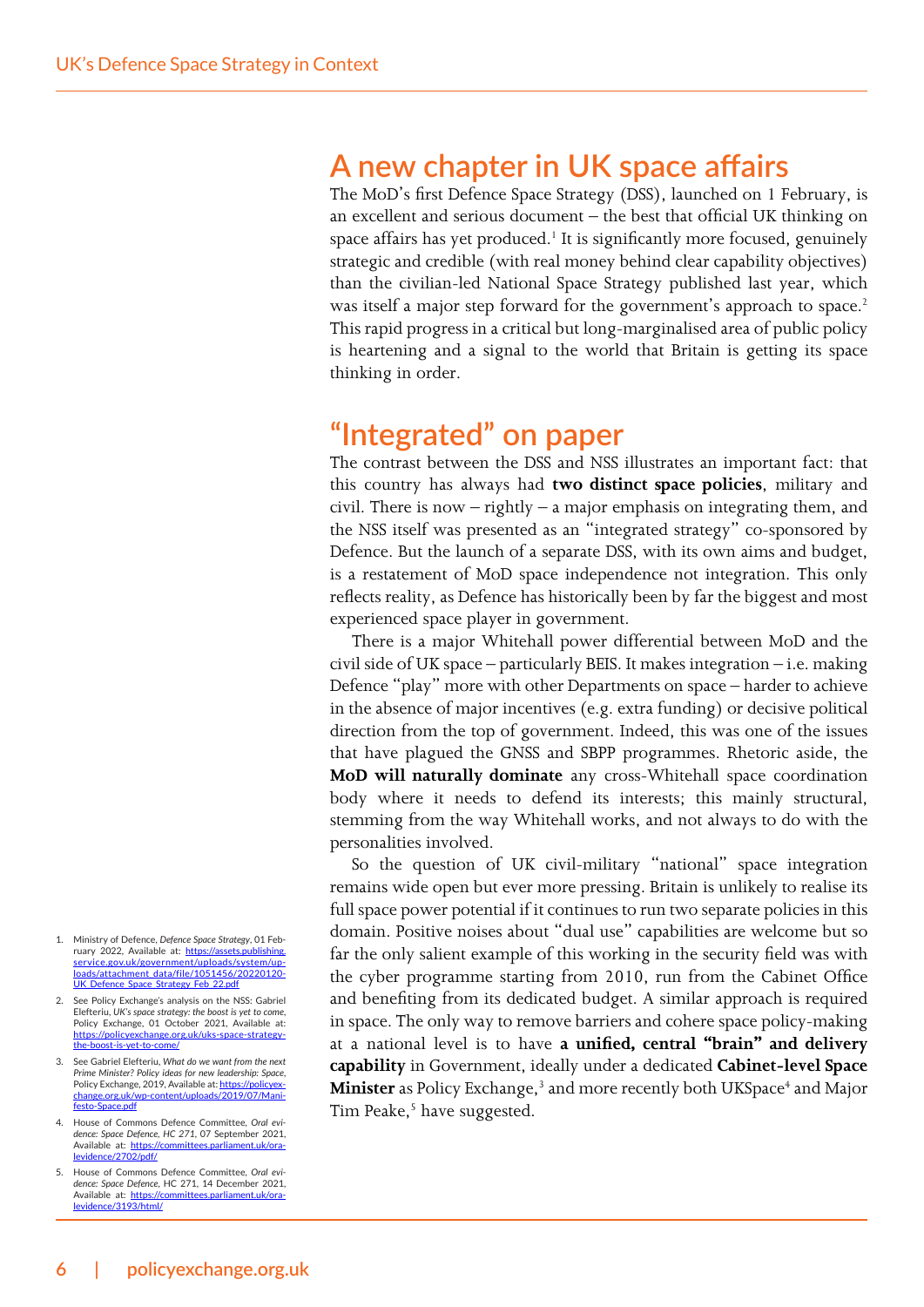### <span id="page-8-0"></span>**Delivery questions**

The DSS stands out through the 10-year Defence Space Portfolio it outlines, which gives a picture of how UK military space capability *might* look like if everything goes according to plan. But here details matter. The DSS notes that it has conducted an analysis that "*will* enable the creation of a detailed and prioritised capability plan out to 2030". Until that specific plan materialises, the extra £1.4bn (over 10 years) for space has been apportioned in the DSS to a number of "capability themes":

| <b>SATCOM (Skynet)</b>     | £60m (added to the core £5bn Skynet<br>budget) |
|----------------------------|------------------------------------------------|
| <b>SDA</b>                 | £85m                                           |
| <b>ISR</b> (Istari)        | £970m                                          |
| <b>Command and Control</b> | £135m                                          |
| <b>Space Control</b>       | £145m                                          |
| <b>TOTAL</b>               | £1,395m                                        |

This is likely to be only a rough guide to how the MoD's space pie will be split. **The challenges of actually delivering this complex Portfolio and fielding real capabilities will be huge**, given that as little as two years ago the MoD was calibrated to sustain mostly only Skynet, elements of SDA (Space Domain Awareness) and ARTEMIS, the relatively small scale precursor to what is now called Istari. Adding to the pressure will be the knowledge that there is little hope of a further boost to the Defence space budget in the near future, so the margins for error in programme delivery will be tight. The RCO-style<sup>[6](#page-8-1)</sup> "fail fast" approach to space procurement otherwise rightly advocated in Defence – will only add to the challenge of keeping within budget.

Secondly, there is the **pressure of time**: the global space strategic picture – threats, technology, competitors – is changing rapidly. Is the ten-year  $£1.4$ bn spending profile front-loaded, allowing a full-speed capability buildup, as one would expect it to be given the increasingly high risk of war breaking out over Ukraine and/or Taiwan, as we can already observe?

The UK must first catch up with peers who have been investing consistently in military space capabilities as well as skills for many years. But to keep up, and perhaps even get ahead, **the MoD will have to do in space what it has hardly ever done in any other domain: to deliver complex capabilities quickly, effectively and with so much agility** that it can recast whole programmes at short notice in response to external developments. This challenge is well understood in Defence, and the DSS acknowledges it when talking about "agile acquisition and supplier management approaches to increase our experimentation with industry and rapidly evolve high-tech demonstrators into fast-paced capability programmes". **Exactly** *how* **to do this is the Holy Grail for the MoD's space leadership.**

<span id="page-8-1"></span>6. Rapid Capabilities Office (RCO). Similarly to the US Air Force's Rapid Capabilities Office, the RAF Rapid Capabilities Office seeks to ensure the swift deployment of capabilities through non-traditional models of procurement – essentially removing large amounts of red tape from conventional procurement methods, and often seeking commercial partners that offer technologies which are already mature. See Air Force Magazine, The Royal Air Force Adopts the RCO, Expects "Healthy Competition" in Future Aircraft, 14 October 2019, Available at: https: [airforcemag.com/the-royal-air-force-adopts-the](https://www.airforcemag.com/the-royal-air-force-adopts-the-rco-expects-healthy-competition-in-future-aircraft/)[rco-expects-healthy-competition-in-future-aircraft/](https://www.airforcemag.com/the-royal-air-force-adopts-the-rco-expects-healthy-competition-in-future-aircraft/)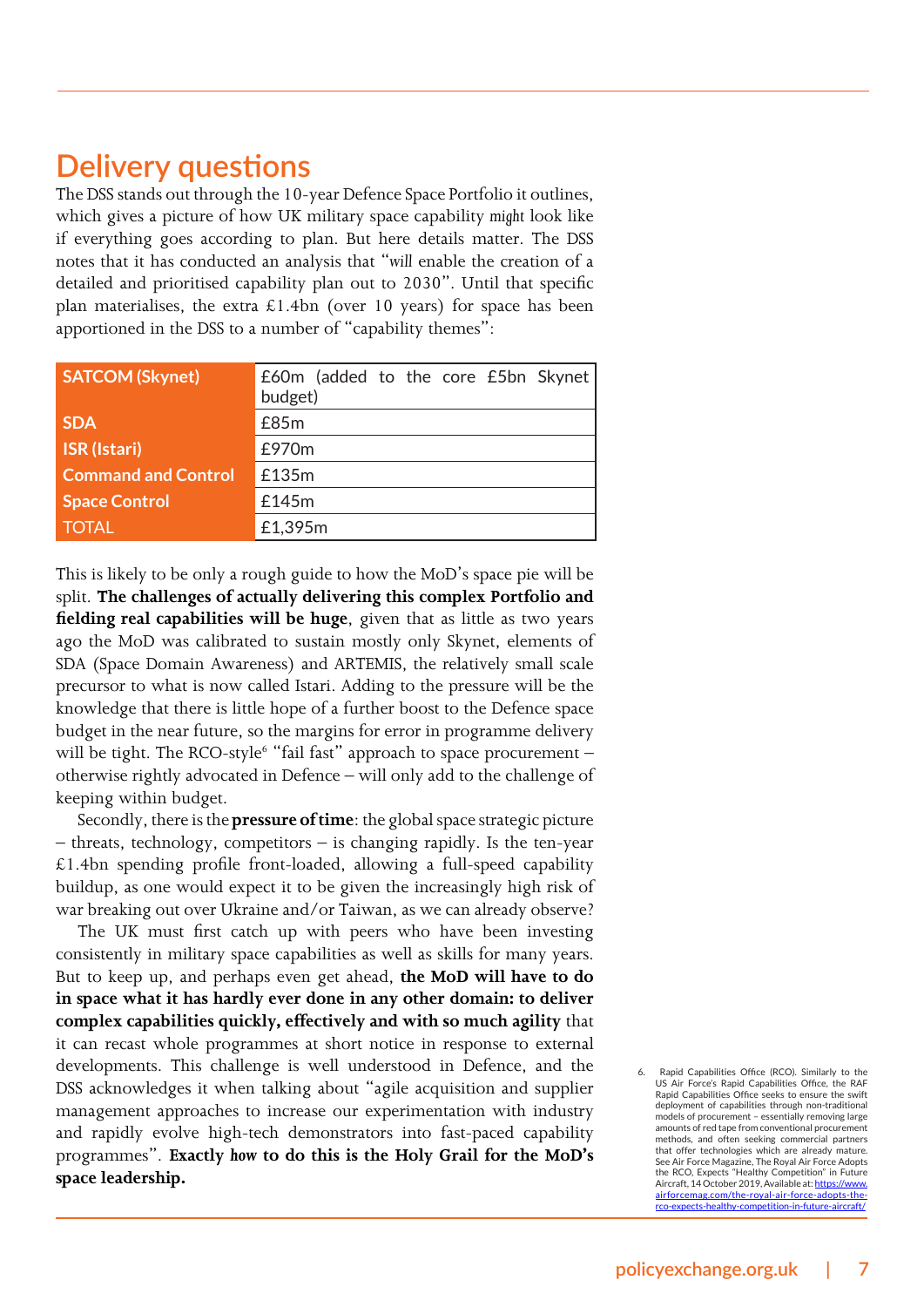<span id="page-9-0"></span>Two ingredients seem essential. The first goes back to civil-military integration: the UK needs **a single Space Acquisition & Procurement**  capability similar to France's Toulouse Space Centre which delivers both its civil and military programmes. There is a great opportunity here to design from scratch a UK equivalent – starting small, of course – but tailored to our unique circumstances and strengths including the existing space scientific and industrial base, and international partnerships.

Defence needs it for the reasons stated above. UK's civil space programme needs it even more, not only because the UK should be able to send its own national missions to space (rather than merely making contributions to others' missions); but also because **Britain's long-term future in ESA is increasingly in doubt** and there is a need for a Plan B, for which a pre-requisite is a strong domestic space programme management capability.

The DSS has very welcome things to say about developing a "Defence space workforce", including a hint at "combined military and civil training", "reserve space squadrons" – an excellent idea, which can be a basis for more Army and Navy involvement as well, given that space is Joint – and a suggestion of a Defence space career path. Most encouragingly, there is a reference to a potential Space Academy in a "collaborative" setting with other Departments. Should the Government pair these DSS proposals with a dedicated space career stream within the Civil Service – recommended by Policy Exchange in  $2019<sup>7</sup>$  $2019<sup>7</sup>$  $2019<sup>7</sup>$  – the effects would be transformative for the broader UK space enterprise. **The signal for reform and proper integration of UK space delivery can only come from Defence – but is the MoD sufficiently motivated to provide it, given all other issues on its plate?**

The second ingredient in achieving acquisition agility is a **diversified and dynamic UK space industry**. **The state of the UK space industrial base is a matter of national security** because it underpins and shapes everything that Defence is trying to achieve in this critical domain. At the same time, this is a two-way street: **Defence space programme decisions (e.g. contract awards) have a powerful role in shaping the industry**; in turn, the industry's capabilities and structure affect how Defence space programming evolves.

The MoD thus has a responsibility to think strategically about the UK space industrial landscape as well, to counteract monopolistic tendencies and **promote choice and healthy behaviours** in the industry, always with an eye on future requirements. (Skynet is a case in point.) But this can sometimes be tricky, particularly as MoD contractors can be involved with civil programmes as well, especially via ESA, which complicates the overall industrial calculus for a variety of reasons.

The other aspect that MoD space planners have to take account of as regards industrial relations is **geopolitics**. UK's space industrial base has historically been strongly tied to Europe via our ESA work. What was once a strength is now becoming a vulnerability as **Britain is increasingly seen**  <sup>7.</sup> Gabriel Elefteriu, *What do we want from the next Prime*<br> *Minister? Policy ideas for new leadership: Space*, Policy<br> *Exchange. 2019. Available at: https://policyexchange.*<br> **in Europe as a competitor instead of a pa** 

<span id="page-9-1"></span>*Minister? Policy ideas for new leadership: Space*, Policy Exchange, 2019, Available at: https://pol [org.uk/wp-content/uploads/2019/07/Manifes](https://policyexchange.org.uk/wp-content/uploads/2019/07/Manifesto-Space.pdf)[to-Space.pdf](https://policyexchange.org.uk/wp-content/uploads/2019/07/Manifesto-Space.pdf)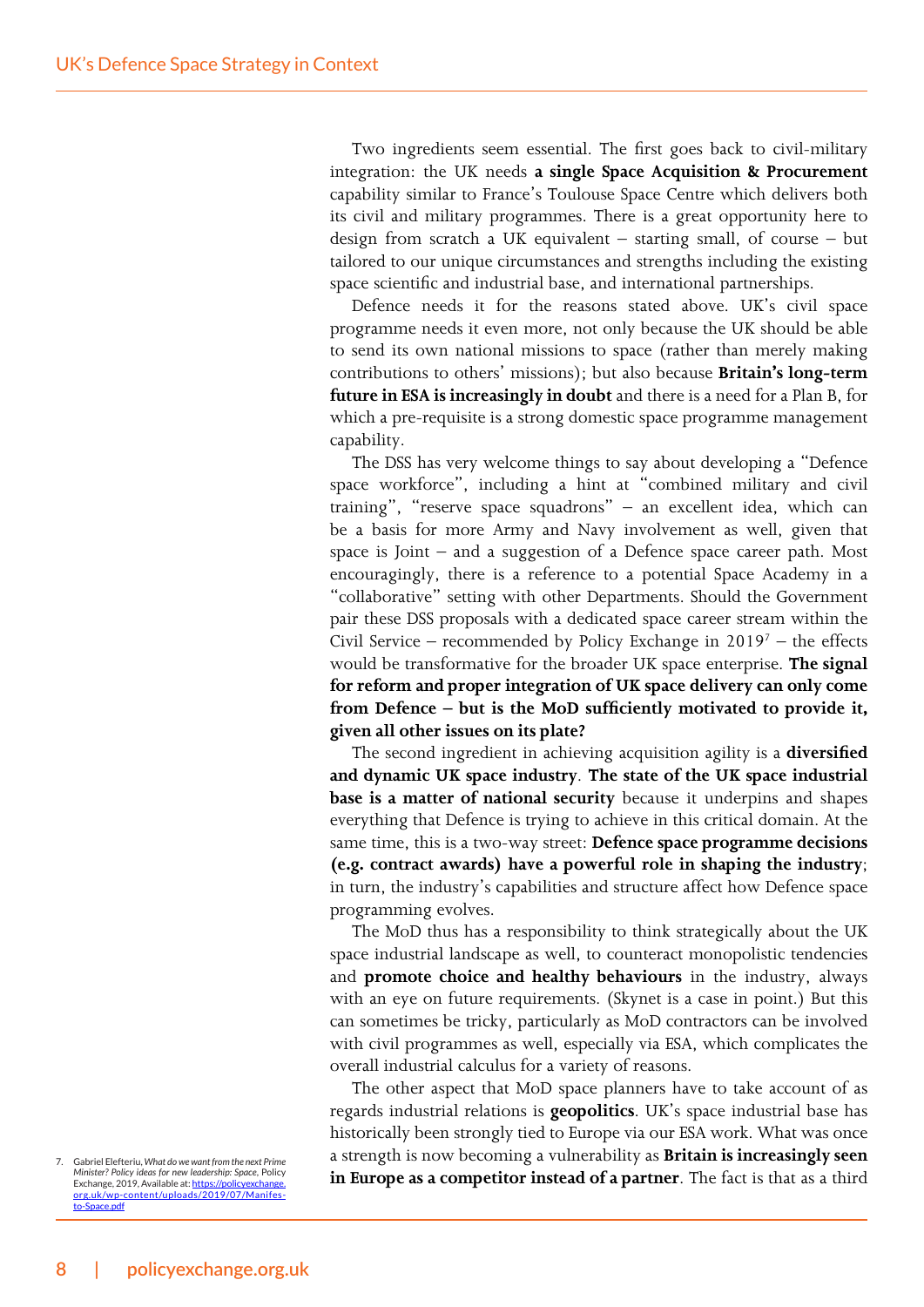<span id="page-10-0"></span>country in relation to the EU, the UK is at a critical disadvantage as regards space cooperation: Brussels funds the key multilateral space programmes on the continent, and UK industrial access to them – including via ESA – will always be subject to EU interference, direct or otherwise.

**The only conceivable way Britain can restore leverage in our space relations with Europe is by a major increase in our ESA subscription** – something that the Government should consider very seriously. This could change the balance of interests and political power within ESA with knock-on effects on the EU's calculus on these matters, especially in view of the developing EU-ESA relationship. However, this course of action would require tremendous political will and commitment.

In the meantime, the deterioration of our space position in Europe, the EU-UK political difficulties which are likely to persist for a long time, and the strategic guidance laid out in the 2021 Integrated Review  $(IR)^8$  $(IR)^8$ , suggest that Government should look to **tilt the international outlook of UK's space industrial base and supply chain towards cooperation with players from countries beyond Europe**, particularly from the Five Eyes and the Indo-Pacific Region. As Policy Exchange argued in 2020, Britain should look to develop a multilateral Space Technology Alliance with such partners who might share some of Britain's capability requirements.<sup>[9](#page-10-2)</sup>

Defence is surely aware that it has a tremendous power to signal – and indeed effect – a major UK industrial realignment through its capability plan and procurement decisions. The Defence Space Portfolio is an economic tool as well, and the MoD should wield it with care and with an eye on the long-term political and geoeconomic landscape in which the UK Space Enterprise will have to operate.

#### **The sovereign factor**

One outstanding feature of military space capability is the apparent flexibility available in choosing how to meet it, from the point of view of government control. In the sea, air and land domains almost all frontline battlefield capabilities are Defence owned and operated, be they warships, warplanes or armoured fighting vehicles; commercial contractors are generally involved in support roles like logistics, although in recent years with the rise of drones and cyber the lines have become more blurred in some areas.

With space things are different. Traditionally entirely the preserve of governments, it is now the commercial sector that drives innovation and deploys most space systems in orbit.<sup>10</sup> There are already decades of experience with private space operators providing "frontline" space services to militaries, especially satcom and imagery. Who cares – the thinking goes – whether a certain piece of space-derived data needed for military operations comes from a government or a commercial satellite, as long as the data is trusted and the system has military-grade protections in place?

This logic gives rise to a number of military-commercial cooperative

- <span id="page-10-1"></span>8. Cabinet Office, *Global Britain in a Competitive Age: the Integrated Review of Security, Defence, Develop-ment and Foreign Policy*, 16 March 2021, Available at: [https://assets.publishing.service.gov.uk/govern-](https://assets.publishing.service.gov.uk/government/uploads/system/uploads/attachment_data/file/975077/Global_Britain_in_a_Competitive_Age-_the_Integrated_Review_of_Security__Defence__Development_and_Foreign_Policy.pdf)[ment/uploads/system/uploads/attachment\\_data/](https://assets.publishing.service.gov.uk/government/uploads/system/uploads/attachment_data/file/975077/Global_Britain_in_a_Competitive_Age-_the_Integrated_Review_of_Security__Defence__Development_and_Foreign_Policy.pdf) file/975077/Global\_Britain\_in\_a\_Competitive\_Agethe Integrated Review of Security\_Defence\_De[velopment\\_and\\_Foreign\\_Policy.pdf](https://assets.publishing.service.gov.uk/government/uploads/system/uploads/attachment_data/file/975077/Global_Britain_in_a_Competitive_Age-_the_Integrated_Review_of_Security__Defence__Development_and_Foreign_Policy.pdf)
- <span id="page-10-2"></span>9. Policy Exchange, *A Very British Tilt: Towards a new UK strategy in the Indo-Pacific Region*, 2020, Available at: [https://policyexchange.org.uk/wp-content/uploads/](https://policyexchange.org.uk/wp-content/uploads/A-Very-British-Tilt.pdf) [A-Very-British-Tilt.pdf](https://policyexchange.org.uk/wp-content/uploads/A-Very-British-Tilt.pdf)
- <span id="page-10-3"></span>10. European Space Policy Institute, *The Rise of Private Actors in the Space Sector*, 2018, Available at: [https://](https://link.springer.com/book/10.1007/978-3-319-73802-4) [link.springer.com/book/10.1007/978-3-319-73802-](https://link.springer.com/book/10.1007/978-3-319-73802-4) [4](https://link.springer.com/book/10.1007/978-3-319-73802-4)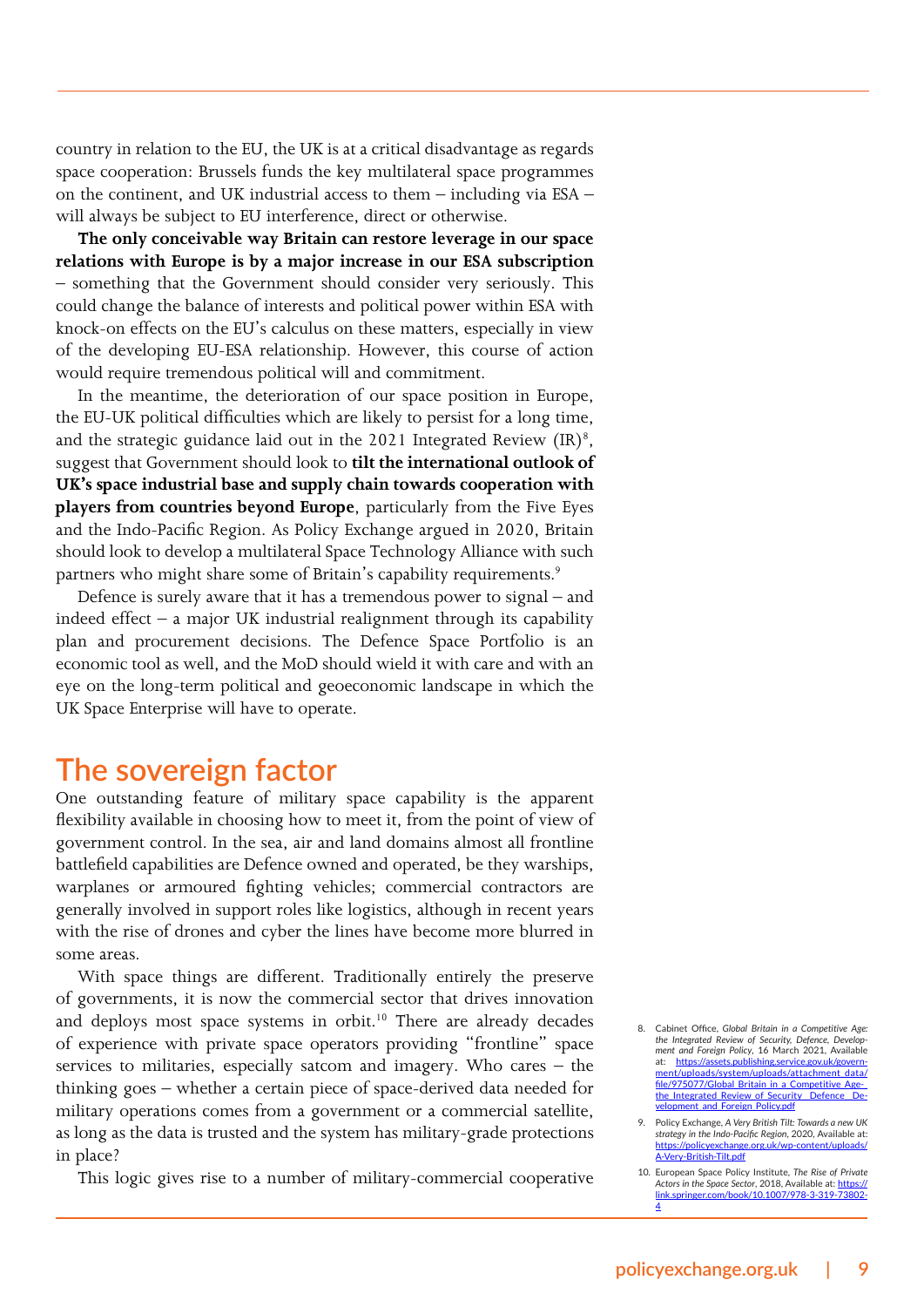options for meeting capability requirements at different degrees of sovereignty or government control. The DSS formally recognises and codifies this in the "**Own-Collaborate-Access**" (OCA) framework which will govern "what capabilities we must own on a sovereign basis, those for which we can collaborate with our allies and partners … and those we can access via the commercial market". But surely **the capacity of the existing industry to support a certain OCA mix will always prejudge decisions** in this area to some extent. This points to the need to use procurement to increase inward investment and onshore manufacturing to give the UK defence space planners more choice across the breadth and depth of OCA options.

**How this OCA framework will be used to drive programme decision-making has the potential to make or break Britain's prospects of becoming a major space nation in the 21<sup>st</sup> century.** In absence of any stronger political direction from above, **the MoD has given itself maximum flexibility** in defining the shape of UK's space power according to its own internal "critical assessments" of the issue.

Here there will be **different schools of thought** in regards to what OCA elements should be emphasised – i.e. how much space sovereignty we should seek – and over what timeframes. Cost will always be a driver of short-termism for example. Some will be relaxed about leaning a lot on close allies, others might see a more prudent future in a higher level of UK space independence. But the point is that **the OCA mix should be a matter of wider political and strategic debate**, not just internal assessment, given its potential impact on Britain's national space interests going forward.

Beyond all this, there is a **fundamental risk** that needs to be discussed when it comes to government reliance on private providers: the fact that they **might fail commercially** or be interfered with by hostile actors in the future. If the MoD's capability plan, for example, chose to place significant emphasis on the "Access" leg of OCA for cost reasons, the question of **safeguarding UK space-industrial competitivenes**s and making sure that those key commercial suppliers remain in place acquires a national security significance.

Any questions of this nature must be considered in a geopolitical framework because the space economy is global and interdependent – and the competition is sharp. As Policy Exchange's recent report on the Geopolitics of Space Technology noted, countries like China use strongarm geoeconomic strategies to build global corporate champions and secure business for its space sector.<sup>11</sup> In turn, "the UK and its friends and allies should **act more proactively in providing their respective space sectors support** in ensuring a level playing field in key markets abroad to counter China's aggressive economic approach"[.12](#page-11-1) This is the context in which choices about whether to own, collaborate or access a given space capability must be made. **The stakes go beyond simply the immediate defence space programme at hand.**

<span id="page-11-1"></span>12. Ibid., Page 21.

**The meaning of sovereignty** as applied to space assets requires careful

<span id="page-11-0"></span><sup>11.</sup> J. Sheldon, *Britain and the Geopolitics of Space Technology, Policy Exchange, 05 November 2021, Avail-*<br>able at: <u>[https://policyexchange.org.uk/wp-content/](https://policyexchange.org.uk/wp-content/uploads/Britain-and-the-Geopolitics-of-Space-Technology-1.pdf)</u> [uploads/Britain-and-the-Geopolitics-of-Space-Tech](https://policyexchange.org.uk/wp-content/uploads/Britain-and-the-Geopolitics-of-Space-Technology-1.pdf)[nology-1.pdf](https://policyexchange.org.uk/wp-content/uploads/Britain-and-the-Geopolitics-of-Space-Technology-1.pdf)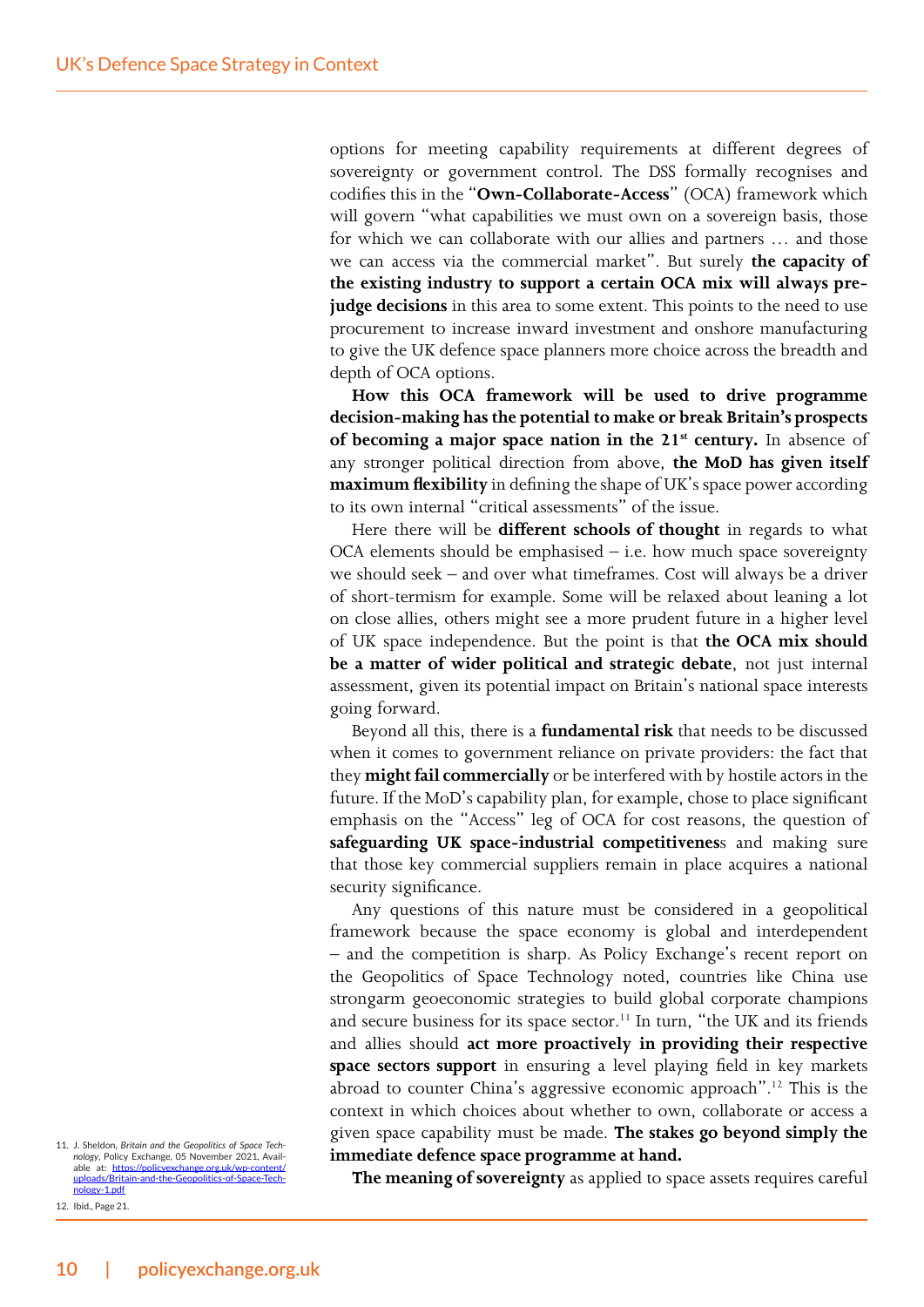attention, as does assurance. There is a form of sovereign control of a commercial satellite, for example, whereby the military uses confidential command arrangements with commercial satcom operators contracted for this scheme, allowing the military to control/steer antennas and transmit data on the contractor's satellites at a time of its choosing, with the contractor not knowing what the military is actually doing through their satellite, being unable read the data or see where antennas are pointed. But in a stricter understanding of sovereignty, a military might want to have full ownership and control of the satellites – and ideally not have to phone to a different country for technical support when things go wrong, which again goes against the idea of sovereignty.

Finally, **assuring a space capability is not straightforward, as it is often related to political factors**. At the technical level, assured means having full knowledge of exactly how the technology (including software) works, where all components are sourced from, and how they are assembled, so that the system can be completely trusted. (This was the key and unsolvable reason why the UK pulled out of Galileo after Brexit: because while we might have negotiated access to the PRS signal, we would not have been able to assure it any longer, as a third country.) At an operational level, as the DSS notes, "assured access … is the ability to conduct military operations as we choose without external political interference, and to protect the sensitive technologies that underpin those capabilities".

There are many challenges, therefore, in assuring a space capability made available by an ally or a commercial partner. In this highly technical area, it is **easy for mistakes to be made, for terms and definitions to be misapplied or misinterpreted**. MoD space leaders – and ideally UK political decision-makers – must ensure the highest and strictest standards of assurance through the OCA framework. It is hopefully not a bad sign that the DSS mentions in passing that "there will be differing national levels of assured access requirements".<sup>13</sup>

#### **Strategically speaking**

**The DSS is at its best when articulating the strategic vision for UK Defence space going forward.** Efforts in this area – as with the DSS overall – go back to at least 2018 when the DSS was first announced.<sup>14</sup> A look at the original "DSS headlines" drafted in 2018 shows how far the MoD's space thinking has come in the almost four year since[.15](#page-12-2) The most significant change is the introduction of "**Protect and Defend**" as a core pillar of the strategy, which gets strongly-worded treatment in the 2022 DSS. This reflects the marked worsening of the space threat picture and geopolitical environment in the intervening period, as well as **the influence of the new US Space Force** on allied approaches to space.

What comes out of the DSS is the image of a Britain which in 2030 has an **almost full complement** of military space capabilities, from SDA and Command and Control through to Satcom and ISR. The plan outlined in

<span id="page-12-0"></span><sup>13.</sup> Ministry of Defence, *Defence Space Strategy*, 01 February 2022, Available at: [https://assets.publishing.](https://assets.publishing.service.gov.uk/government/uploads/system/uploads/attachment_data/file/1051456/20220120-UK_Defence_Space_Strategy_Feb_22.pdf) [service.gov.uk/government/uploads/system/up](https://assets.publishing.service.gov.uk/government/uploads/system/uploads/attachment_data/file/1051456/20220120-UK_Defence_Space_Strategy_Feb_22.pdf)[loads/attachment\\_data/file/1051456/20220120-](https://assets.publishing.service.gov.uk/government/uploads/system/uploads/attachment_data/file/1051456/20220120-UK_Defence_Space_Strategy_Feb_22.pdf) [UK\\_Defence\\_Space\\_Strategy\\_Feb\\_22.pdf](https://assets.publishing.service.gov.uk/government/uploads/system/uploads/attachment_data/file/1051456/20220120-UK_Defence_Space_Strategy_Feb_22.pdf)

<span id="page-12-1"></span><sup>14.</sup> Ministry of Defence et al., *UK poised for take-off on ambitious Defence Space Strategy with personnel boost*, 21 May 2018, Available at: [https://www.gov.uk/](https://www.gov.uk/government/news/uk-poised-for-take-off-on-ambitious-defence-space-strategy-with-personnel-boost) [government/news/uk-poised-for-take-off-on-ambi](https://www.gov.uk/government/news/uk-poised-for-take-off-on-ambitious-defence-space-strategy-with-personnel-boost)[tious-defence-space-strategy-with-personnel-boost](https://www.gov.uk/government/news/uk-poised-for-take-off-on-ambitious-defence-space-strategy-with-personnel-boost)

<span id="page-12-2"></span><sup>15.</sup> Ministry of Defence, *Towards a Defence Space Strate*gy, 2018, Available at: https://assets.pub [vice.gov.uk/government/uploads/system/uploads/](https://assets.publishing.service.gov.uk/government/uploads/system/uploads/attachment_data/file/712376/MOD_Pocket_Tri-Fold_-_Defence_Space_Strategy_Headlines.pdf) [attachment\\_data/file/712376/MOD\\_Pocket\\_Tri-](https://assets.publishing.service.gov.uk/government/uploads/system/uploads/attachment_data/file/712376/MOD_Pocket_Tri-Fold_-_Defence_Space_Strategy_Headlines.pdf)Fold - Defence Space Strategy Headlines.pdf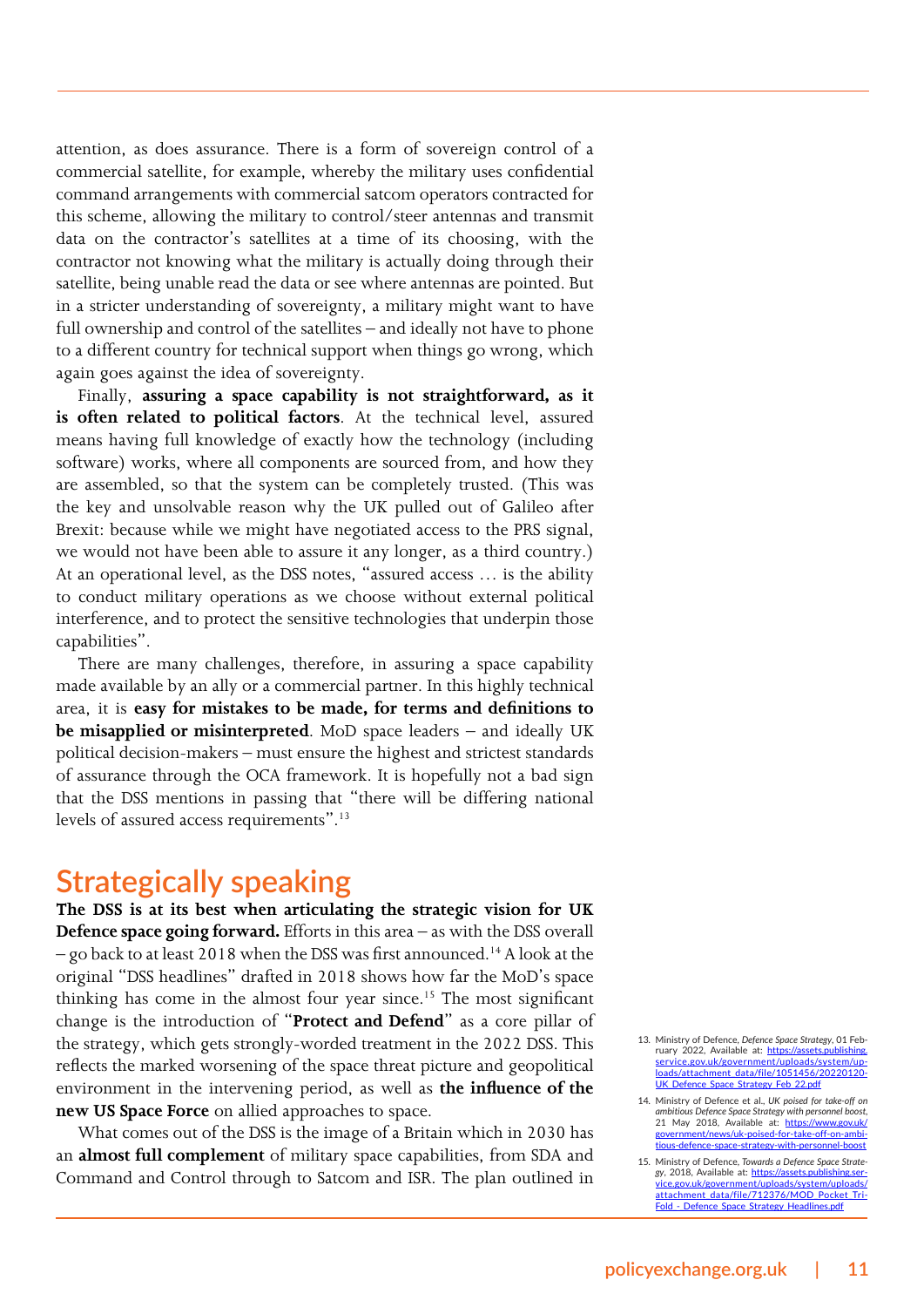<span id="page-13-0"></span>the document, particularly for the ISR constellation and its associated data transport or "digital backbone" Minerva project bears some resemblance to the multi-layered National Defense Space Architecture (NDSA)<sup>16</sup> overseen by the US Space Development Agency (SDA).<sup>17</sup> Perhaps the MoD will also look to incorporate the rapid acquisition processes of SDA – which was built for speed – as well as those of the US Space Force's Rapid Capabilities Office.<sup>[18](#page-13-3)</sup>

The mention of secondary payloads for the Skynet raises the prospect of linking these GEO assets with the LEO-based Istari in a space "**system of systems**" which can open up a range of interesting operational possibilities. A **role in hypersonic missile targeting** – and thus a potential integration with the US NDSA which has the same mission – could be a valuable addition to combined allied defence. But fundamentally, having its own military ISR system will allow Britain to become a **contributing nation** to allied space sensing capability, with operational but also political benefits. On yet another but related level, Istari, with its promised new high-tech sensors, will help boost UK's **GEOINT** (Geospatial Intelligence) capabilities and further increase the effectiveness of our world-class intelligence services which are a key element of **British influence** in global security affairs.

But **the immediate capability focus – already underway – is SDA**, which both the NSS and DSS have identified as an area of potential comparative UK advantage and priority funding. Recognised in the strategy as "a fundamental enabler of all other space capabilities", SDA can also be construed as the space equivalent of GCHQ and MI6, thus raising the prospect of UK becoming an orbital intelligence power with all the strategic and diplomatic benefits attached to that status – again, similar to the leverage that "classical" intelligence affords Britain in global affairs.

SDA draws on established UK strengths in data processing and AI technologies and benefits from the US-owned radar at RAF Fylingdales. The only question here is: **given how important SDA is, and its potential, does the DSS go far enough?** The focus in the DSS (and NSS for that matter) seems to be on building up **analytical** capability in SDA, taking advantage of UK's exceptional assured access to allied – mainly US government but also commercial – SDA data sources. But is there a case for improving *as quickly as possible* UK SDA data **collection** capability as well, both on the ground – taking advantage of UK sovereign territory around the world – and in space?

Regarding the former, a new ground-based **BMD radar** which would also double as an SDA sensor has been announced as far back as the 2015  $SDSR<sup>19</sup>$  but it is not clear when or indeed where<sup>[20](#page-13-5)</sup> it will materialise. The DSS is silent on this count as on the prospects for a future DARC site $^{21}$  in the UK, arguably because both projects would fall under Air Command's remit than that of Space Command. There is an interesting proposition to explore, however, in regard to the latter category of SDA collection infrastructure. The DSS hints at the fact that the UK Space Operations Centre already uses data from US on-orbit space-monitoring satellites

- <span id="page-13-1"></span>16. The National Defense Space Architecture (NDSA), is resilient military sensing and data transport capa-bility via a proliferated space architecture primarily in Low Earth Orbit (LEO), overseen by the US Space Development Agency. See https [home/about-us/](https://www.sda.mil/home/about-us/)
- <span id="page-13-2"></span>17. Space Development Agency, *About Us*, accessed February 2022, Available at: https://www.sda.mil/ho [about-us/](https://www.sda.mil/home/about-us/)
- <span id="page-13-3"></span>18. The Space Force Rapid Capabilities Office was established through the National Defense Authorization Act for Fiscal Year 2018, Available at: [https://www.](https://www.congress.gov/115/plaws/publ91/PLAW-115publ91.pdf) v/115/plaws/publ91/PLAW-115publ91. [pdf](https://www.congress.gov/115/plaws/publ91/PLAW-115publ91.pdf); with subsequent authorities defined in the National Defense Authorization Act for Fiscal Year 2019, Available at: [https://www.congress.gov/115/](https://www.congress.gov/115/bills/hr5515/BILLS-115hr5515enr.pdf) [bills/hr5515/BILLS-115hr5515enr.pdf](https://www.congress.gov/115/bills/hr5515/BILLS-115hr5515enr.pdf)
- <span id="page-13-4"></span>19. HMG, National Security Strategy and Strategic Defence and Security Review 2015, 23 November 2015, Available at: [https://assets.publishing.service.gov.uk/](https://assets.publishing.service.gov.uk/government/uploads/system/uploads/attachment_data/file/478933/52309_Cm_9161_NSS_SD_Review_web_only.pdf) government/uploads/system/uploads/attachment [data/file/478933/52309\\_Cm\\_9161\\_NSS\\_SD\\_Re](https://assets.publishing.service.gov.uk/government/uploads/system/uploads/attachment_data/file/478933/52309_Cm_9161_NSS_SD_Review_web_only.pdf)[view\\_web\\_only.pdf](https://assets.publishing.service.gov.uk/government/uploads/system/uploads/attachment_data/file/478933/52309_Cm_9161_NSS_SD_Review_web_only.pdf)
- <span id="page-13-5"></span>20. A new UK radar should be located in a place where it can fill in gaps in the global space surveillance coverage, such as in the Ascension Islands or the Falklands. See M. Hilborne and M. Presley, Towards a UK space surveillance policy, August 2020, Available at: [https://](https://www.kcl.ac.uk/dsd/assets/towards-a-uk-space-surveillance-policy-final.pdf) [www.kcl.ac.uk/dsd/assets/towards-a-uk-space-sur](https://www.kcl.ac.uk/dsd/assets/towards-a-uk-space-surveillance-policy-final.pdf)[veillance-policy-final.pdf](https://www.kcl.ac.uk/dsd/assets/towards-a-uk-space-surveillance-policy-final.pdf)
- <span id="page-13-6"></span>21. J. Beale, *US wants giant radar in UK to track space ob*jects, BBC News, 16 July 2021, Available at: [https://](https://www.bbc.co.uk/news/uk-57866734) [www.bbc.co.uk/news/uk-57866734](https://www.bbc.co.uk/news/uk-57866734)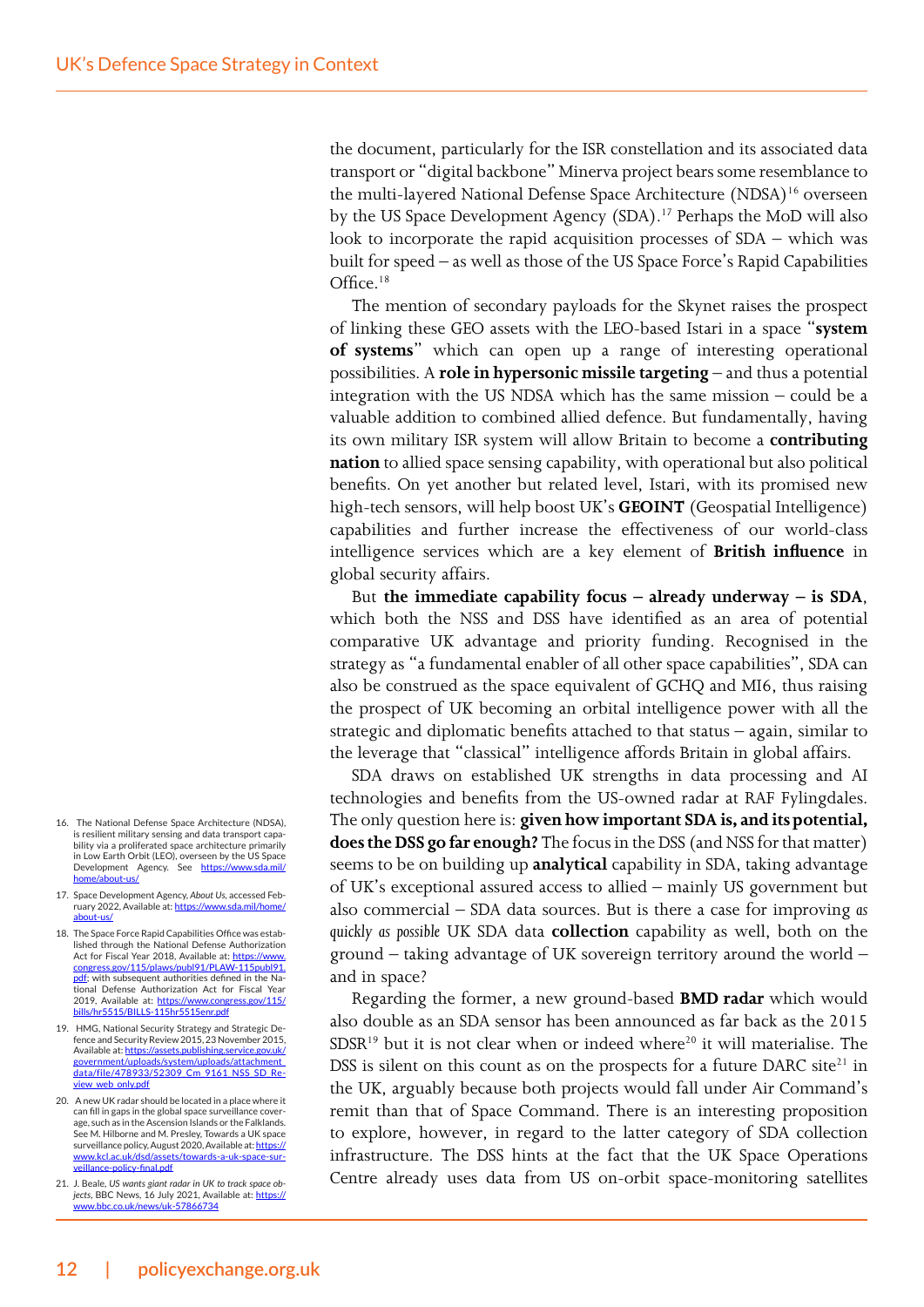– but **perhaps Defence should invest in a UK surveillance/inspector satellite system as well**. Again, this would be a niche capability useful in an allied context but that can also dovetail with UK's interest in Active Debris Removal.

Defence collaboration with the civil and commercial sector on SDA will be critical, and the DSS commits to working "in conjunction" with the UK Space Agency's Space Surveillance and Tracking programme. The test will be a successful establishment of the civil-military-commercial **National Space Operations Centre**; the main difficulty will be in keeping up with the rapid change in the space operating environment driven by the accelerated deployment of megaconstellations like Starlink or OneWeb.

**One missing piece in the Defence Space Portfolio is PNT**, a crucially important service that underpins large chunks of the economy as well as the UK Armed Forces' warfighting capability.<sup>[22](#page-14-0)</sup> The DSS barely mentions it, with no commitments. The story of how we came from the original UK GNSS programme started during Theresa May's premiership to the now-moribund SBPP<sup>[23](#page-14-1)</sup> merits its own monograph, but one constant throughout has been the MoD's reluctance to back a global, sovereign, assured, highprecision UK solution to this critical vulnerability. Despite the fact that **the UK is the only permanent member of the UN Security Council without sovereign access to a PNT system**, the subject only gets a brief mention in the DSS. This no doubt reflects the MoD's confidence in its continued privileged access to GPS M-Code as well as in the system's resilience. But it is an increasingly risky bet. It also perhaps overlooks opportunities that might be available to the UK in **providing additional layers of capability and/or resilience to GPS through GEO-based assets** for example.

The other area in which the DSS could have gone a bit further is **spaceflight**. As the national Launch programme is in the hands of the UK Space Agency – as is PNT, in effect – the MoD is perhaps rightly limiting its contribution to a "support" function. This is unfortunate because the long delays and the unsatisfactory state of the civil-run programme suggest there may be benefits in **a stronger Defence involvement** to help sort things out, particularly given the MoD's heritage this area. Assured access to space – in particular, **having a sovereign responsive launch capability** that can be relied upon at all times – is fundamental for any space power, so one would have expected Defence to take more interest in this issue.

The DSS also missed an opportunity in **not even mentioning human spaceflight** as a subject of interest. This is perhaps understandable given the limited resources available and the need to prioritise more pressing requirements, but it does reinforce **the sense of a "terra-centric" space strategic vision** that only looks at what satellites can do for us here on Earth, and at how to protect those satellites. But **the future is coming fast** and the years and decades ahead will inevitably see increasingly more human activity in orbit and cislunar space<sup>24</sup>, enabled by more space stations, cheap crewed spacelight and most importantly, spaceplanes. **Other space nations are thinking seriously** about how to prepare for these incoming changes to the space strategic environment which are set

- <span id="page-14-0"></span>22. Government Office for Science, *Satellite-derived Time and Position: A Study of Critical Dependencies (Blackett review)*, 30 January 2018, Available at: [https://assets.](https://assets.publishing.service.gov.uk/government/uploads/system/uploads/attachment_data/file/676675/satellite-derived-time-and-position-blackett-review.pdf) [publishing.service.gov.uk/government/uploads/sys](https://assets.publishing.service.gov.uk/government/uploads/system/uploads/attachment_data/file/676675/satellite-derived-time-and-position-blackett-review.pdf)[tem/uploads/attachment\\_data/file/676675/satel](https://assets.publishing.service.gov.uk/government/uploads/system/uploads/attachment_data/file/676675/satellite-derived-time-and-position-blackett-review.pdf)[lite-derived-time-and-position-blackett-review.pdf](https://assets.publishing.service.gov.uk/government/uploads/system/uploads/attachment_data/file/676675/satellite-derived-time-and-position-blackett-review.pdf)
- <span id="page-14-1"></span>23. The Global Navigation Satellite System (GNSS) Programme started in 2018 with a mission "to look at options for a British Global Navigation Satellite System"; see [https://www.gov.uk/government/news/](https://www.gov.uk/government/news/space-sector-to-benefit-from-multi-million-pound-work-on-uk-alternative-to-galileo) [space-sector-to-benefit-from-multi-million-pound](https://www.gov.uk/government/news/space-sector-to-benefit-from-multi-million-pound-work-on-uk-alternative-to-galileo)[work-on-uk-alternative-to-galileo](https://www.gov.uk/government/news/space-sector-to-benefit-from-multi-million-pound-work-on-uk-alternative-to-galileo). The Space Based PNT Programme (SBPP) is a UK Government programme launched by the UK Space Agency in October 2020 to explore innovative ways of delivering PNT services to the UK. See UK Space Agency, Space Based PNT Programme, 10 February 2021, Available at: [https://www.gov.uk/guidance/space-based-pnt](https://www.gov.uk/guidance/space-based-pnt-programme)pro
- <span id="page-14-2"></span>24. For example, the 2020 US Space Force Doctrine notes that "commercial investments and new technologies have the potential to expand the reach of vital National space interests to the cislunar regime and beyond in the near future." See United States Space Force, Spacepower: Doctrine for Space Forc-<br>es, June 2020, Available at: [https://www.spaceforce.](https://www.spaceforce.mil/Portals/1/Space%20Capstone%20Publication_10%20Aug%202020.pdf) [mil/Portals/1/Space%20Capstone%20Publica](https://www.spaceforce.mil/Portals/1/Space%20Capstone%20Publication_10%20Aug%202020.pdf)[tion\\_10%20Aug%202020.pdf;](https://www.spaceforce.mil/Portals/1/Space%20Capstone%20Publication_10%20Aug%202020.pdf) and a CSIS analysis stressed that "strategic interest in cislunar space and the moon is growing as launch capabilities and com-mercial ventures proliferate" and that "lunar and cislunar domains may become prime targets for na-tional security investment in the 21st century" Spencer Kaplan, Eyes on the Prize: The Strategic Implications of Cislunar Space and the Moon, 13 July 2020, Available at: http://aerospace.csis.org [uploads/2020/07/20200714\\_Kaplan\\_Cislunar\\_FI-](http://aerospace.csis.org/wp-content/uploads/2020/07/20200714_Kaplan_Cislunar_FINAL.pdf)[NAL.pdf](http://aerospace.csis.org/wp-content/uploads/2020/07/20200714_Kaplan_Cislunar_FINAL.pdf)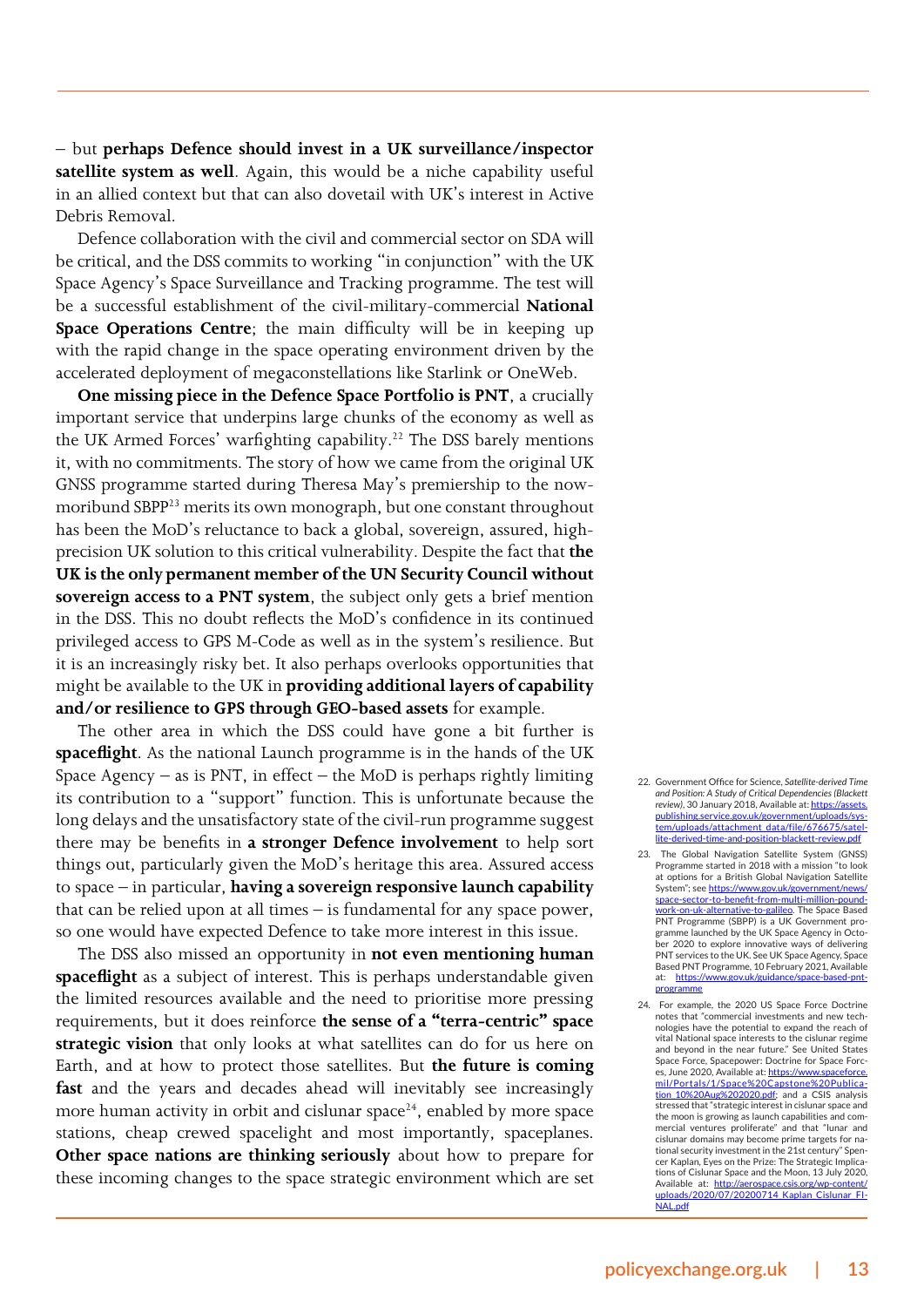to challenge terra-centric perspectives. The MoD should do so too, at least to some extent, perhaps starting with a focus on human spaceflight – particularly astronaut training, which is the theme of an upcoming Policy Exchange report.

**One of the most welcome features of the DSS is the assertive, nononsense messaging around the hard-edge security questions in space**. These have become an urgent priority, given that in recent years governments have awoken to the extraordinarily damaging consequences to modern society of a coordinated attack on space services; the closest equivalent would be the impact of a nuclear attack. On this, two interrelated aspects are worth noting in particular. One is the mention of **deterrence, which is a notoriously difficult concept to theorise in the context of space**. The DSS draws NATO into the deterrence framework, suggesting that space attacks might trigger a collective allied response under Article 5. This is in line with MoD thinking<sup>[25](#page-15-0)</sup> that what is needed is a concept of integrated deterrence – combining potential elements from all domains – rather than a narrow "space" deterrence. Nonetheless, **there are specific space-domain elements of deterrence – such as responsive launch and resilience that should be overlooked just because a wider lens is used.**

A wider debate is necessary here, which should be grounded in a clear appreciation – **a net assessment – of the global balance of space power**. But there is clearly a large scope for the role of allies in collective deterrence, and especially that of NATO – through its new Space Centre of Excellence in Toulouse. This should perhaps be taken a step further by including **Indo-Pacific allies** and structures – for example, **AUKUS** – into a more powerful international space deterrence network. This may also generate opportunities for **coalitions of the willing on the question of orbital debris management.**

The other key security-related aspect outlined in the DSS is **Space Control** – first flagged in the IR – which is also identified as a funded priority theme within the Defence Space Portfolio. This area remains entirely classified, but the mention of it alongside new funding of  $£145m$ is a **hawkish signal** to adversaries and allies alike that **the UK does not intend to be a passive space player** and that it is willing to deploy counterspace effects when required. These are likely to include reversible actions such as cyber or jamming, rather than permanent-kill capabilities – for now.

Over the next decades it is inevitable that global counterspace arsenals will expand and diversify, and Britain might well have to evolve its space control capabilities accordingly. But down this road now opened by the DSS lie **potential clashes with the more liberal vision for space sustainability** and transparency – and arms control – promoted by the Foreign Office. The MoD will undoubtedly keep this concern in mind and **ensure that no new international space law provisions will be allowed to foreclose any counterspace capability options to UK Defence**.

<span id="page-15-0"></span>25. Comments from MoD representatives at the DSS launch event at King's College London, 1 February 2022. Available at: [https://www.kcl.ac.uk/news/first](https://www.kcl.ac.uk/news/first-ever-uk-defence-space-strategy-launched-at-kings)[ever-uk-defence-space-strategy-launched-at-kings](https://www.kcl.ac.uk/news/first-ever-uk-defence-space-strategy-launched-at-kings)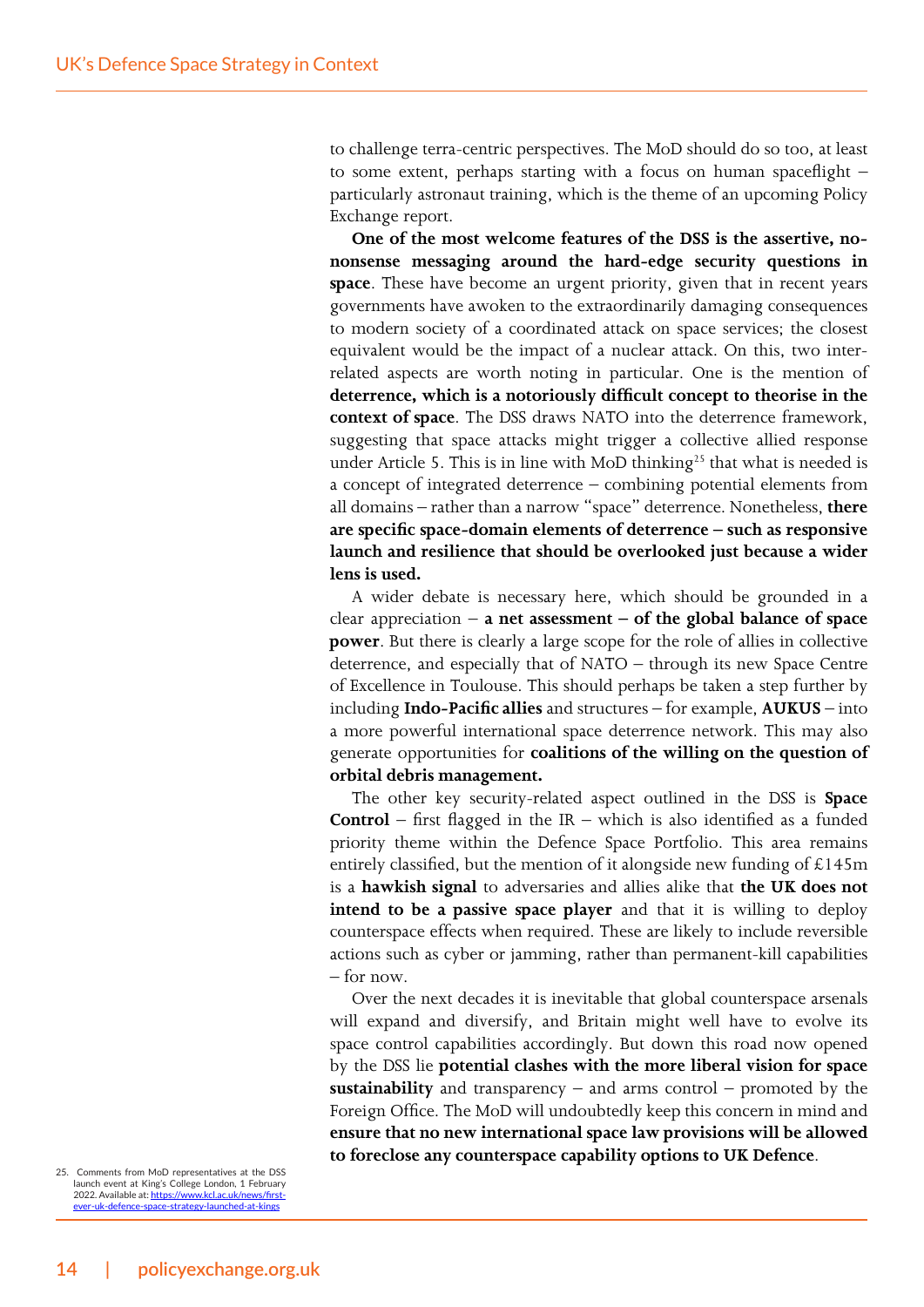#### <span id="page-16-0"></span>**Conclusion**

The UK's Defence Space Strategy is an impressive document. It is clear, coherent and detailed, well balanced and in step with the latest thinking on strategic space affairs especially in the US. This reflects the exceptionally close relationship between the MoD and Pentagon in the space domain – through things like Op OLYMPIC DEFENDER or the  $CSpOC<sup>26</sup>$ . By contrast, **the DSS has effectively nothing to say about the future of UK defence space relations with friends and allies in the Indo-Pacific region such as Australia, Japan or even India and the UAE.** This is surprising in light of AUKUS and the Indo-Pacific "tilt" mandated by the Integrated Review: space policy, especially in its military dimension, can bring an important contribution to that agenda.

There are a few other points in the DSS that remain of some concern. The headline issue is of course the **overall funding available**: an average of £140m/year to deliver a complex Defence Space Portfolio (minus Skynet) is a rather **modest sum** compared to what other allies and competitors are investing – and bearing in mind their *previous*, accumulated investments in this area. In 2020, US spent \$24bn on defence space programmes; China 2.8bn; Russia \$1.6bn; Japan \$1bn; France \$832m. This £1.4bn addition to the UK defence space budget over ten years is a **very good first step**. But if the UK Government wants Britain to develop into a serious space power in the 21st century – and it should, for a variety of political and strategic reasons – and to compete effectively in the space arena, then **the MoD should receive several more such cash injections for space in the coming years**.

Secondly, the critical **PNT** question is skimmed over and Launch is likewise summarily dismissed – in both cases, for understandable and defensible reasons, but these are nonetheless areas where Defence should lean more into because they are, after all, *strategic*. A forward looking DSS could also have engaged in some way with the topic of **human spaceflight** and future **cislunar** operations, at least to put them on the map and open a debate.

Lastly, the **main challenge with this strategy is delivery**. The drafters of the DSS clearly recognise this issue: while articulating an ambitious vision for agile, fast-moving and "redefined" procurement processes, the language around all this is carefully hedged, particularly as regards to what the MoD is actually committed to. This is no doubt a wise approach, but it must be stressed that the **Own-Collaborate-Access** framework as well as a yet-to-be-defined "guidance" on what technologies and industrial capabilities "should be maintained on shore" leave the parameters and meaning of "*UK* space capability" **wide open to interpretation**. A robust debate is required on this topic, going forward, because the OCA mix chosen by Defence has the potential to shape the industry itself at a time when these decisions should take into account the geopolitics of capability and industrial collaboration as well.

**The most valuable aspect of the DSS is its strong, assertive message** 26. See US Strategic Command, Fact Sheet: Combined

<span id="page-16-1"></span>Space Operations Center / 614th Air Operations Center, 2018, Available at: [https://www.stratcom.](https://www.stratcom.mil/Portals/8/Documents/CSpOC_Factsheet_2018.pdf) [mil/Portals/8/Documents/CSpOC\\_Factsheet\\_2018.](https://www.stratcom.mil/Portals/8/Documents/CSpOC_Factsheet_2018.pdf) [pdf](https://www.stratcom.mil/Portals/8/Documents/CSpOC_Factsheet_2018.pdf)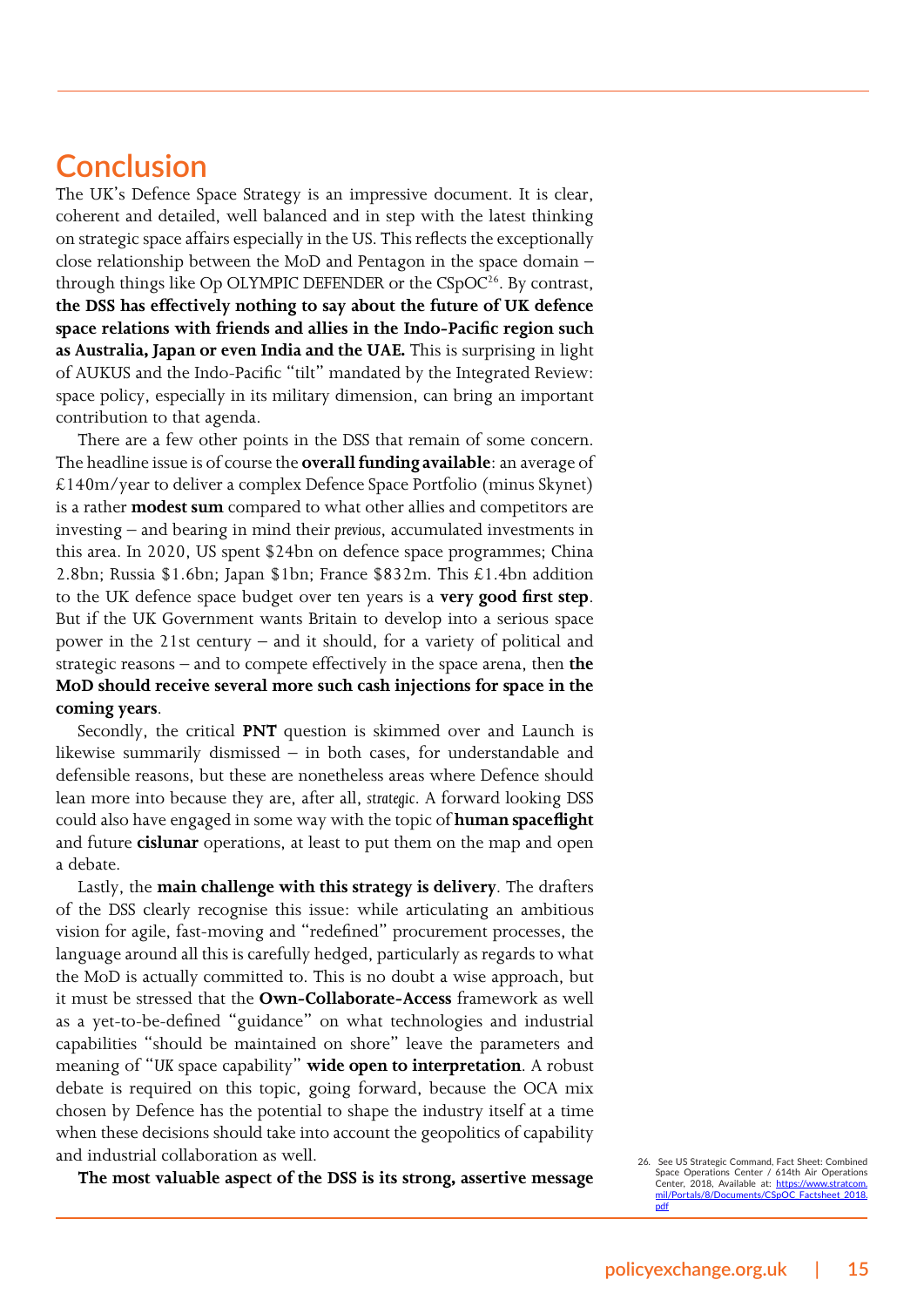**about Britain's strategic intent in the space domain from a military perspective**. It comes at a critical juncture, when this country is recasting its position in the world as Global Britain, in the context of escalating military-strategic tensions with adversaries at opposite ends of the Eurasian landmass, Russia and China. Space will play an increasingly important role in this **geopolitical competition** which will inevitably extend in very material ways to Earth orbit and beyond in the years and decades ahead.

The UK must build up its space power in preparation for that future, and **Defence has now mapped out a coherent and logical path** towards that end. It must maintain momentum and **be bold enough to ram the necessary institutional transformations through the system** in order to give itself a chance to deliver on this vision at pace.

In final analysis, this is a powerful document and the start of a new era in UK space affairs.